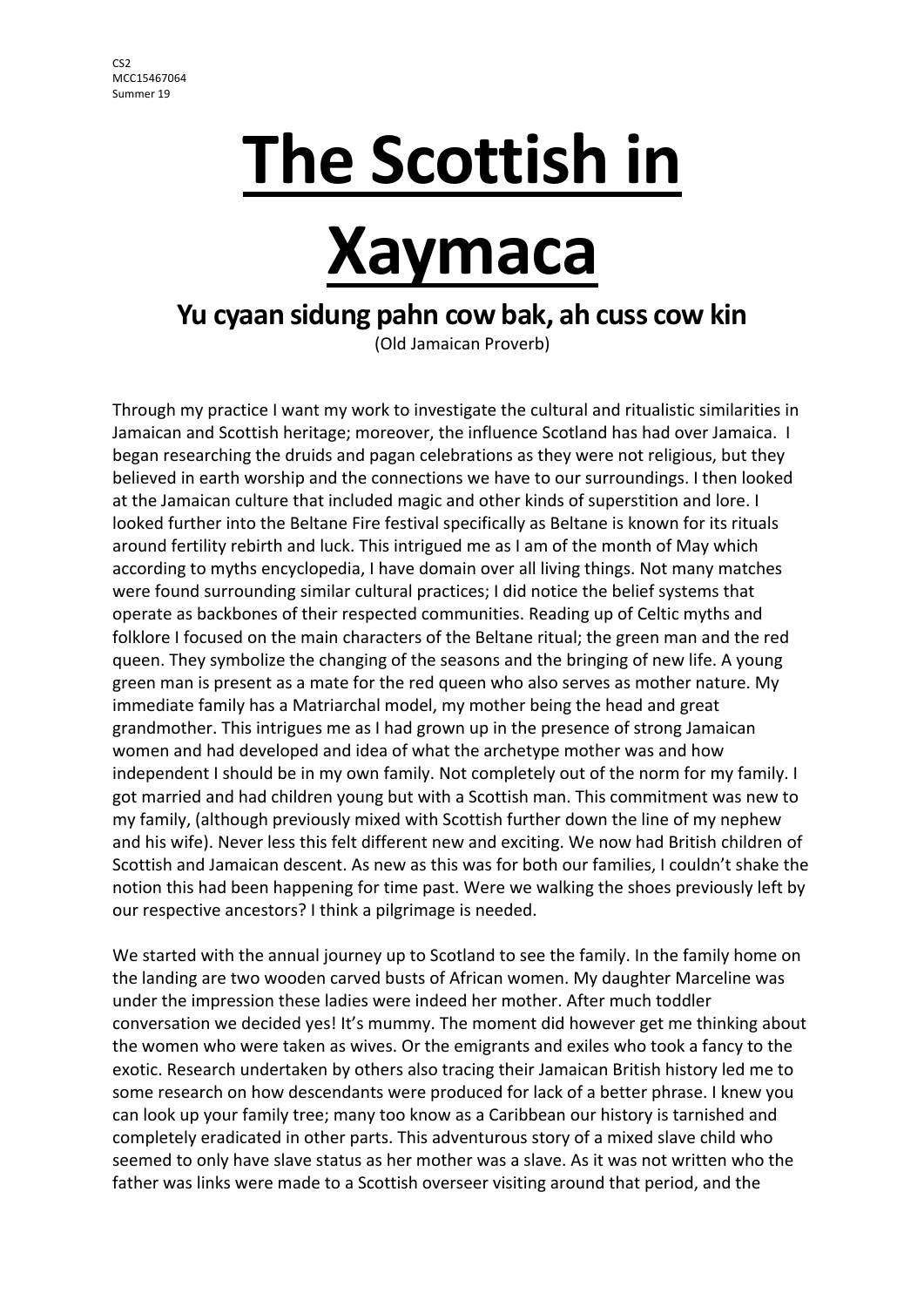obvious record of a '*Mulatto'* child raised the obvious that there was somewhere a mixing of nations. Though its not clear whether this was assault it was thought many slaves were treated badly including unwanted sexual contact and as healthcare was poor perpetrators knew the likelihood was the children would be miscarried, still born or simply not make it to their seventh birthday ergo no formal comparison could be made. Others such as Mr. James McLehose went to make his fortune in Jamaica as an attorney, after extreme embarrassment by his wife Agnes Craig they separated he took custody of their three children leaving her penniless. If you think these names sound familiar it's because she had an affair with The Robert Burns of Scotland. Burns made countless poems about her and even poetry under there pseudonyms Sylvander and Clarinda.

#### **I could suffer the lash of Misery eleven months in the year, were the twelfth to be composed of hours like yesternight. - You are the soul of my enjoyment all else is of the stuff of stocks & stones.- Sylvander**

(R.Burns Jan 1788)

Although their affair may have never been consummated it was still considered one. Upon her return from Jamaica to possibly rekindle her marriage, she told Burns of how her husband wanted nothing to do with her and that he was quite happy with his Ebony woman and mahogany children! Distraught she never fully recovered as many other mothers slaves or otherwise felt as her kin was removed.

We then travelled to Peanmeanach in the Scottish Highlands with my partner, for a Beltane of our own. We wanted to participate in bringing in the spring and living of the land and sea like our forefathers a ritual with me representing the red queen with my Jack. The journey also served as a nod to the Scottish photographer and missionary James Johnston who in 1905 brought Jamaicans to Africa via Britain, leaving a few Jamaicans in Africa. From a layby we'd walked through the mountains to a little Bothy which would be our home for the night. I repeated the same questions that evening; what keeps bringing me to the mountains? Was there something in my blood? The nurture versus nature kept popping up too as if it was ingrained in my DNA to be upon the hills?

Over the years I'd never really felt the need to fully divulge into my history as I believed I was an anomaly destined to be married off and forgotten. Despite this and the fulfillment of the aforementioned self-proclaimed prophecy, I probed further into my mother's matriarchal linage, and saw that in actual fact we were farmers of coffee and yams in the mountains of Manchester Jamaica. Ecstatic I was not a lost sheep I looked further into the Scottish influence on my nation.

Jamaica was initially captured by the Spanish in 1484 and enslavement and eradication of the native Arawak's lasted until 1655 when Jamaica was taken again by way of Invasion by the English away from the Spaniards. The first large group of Scottish settlers were prisoners of war from the Cromwellian wars and Jacobite Rebellions who were banished to the island to be indentured servants alongside African slaves from 1656.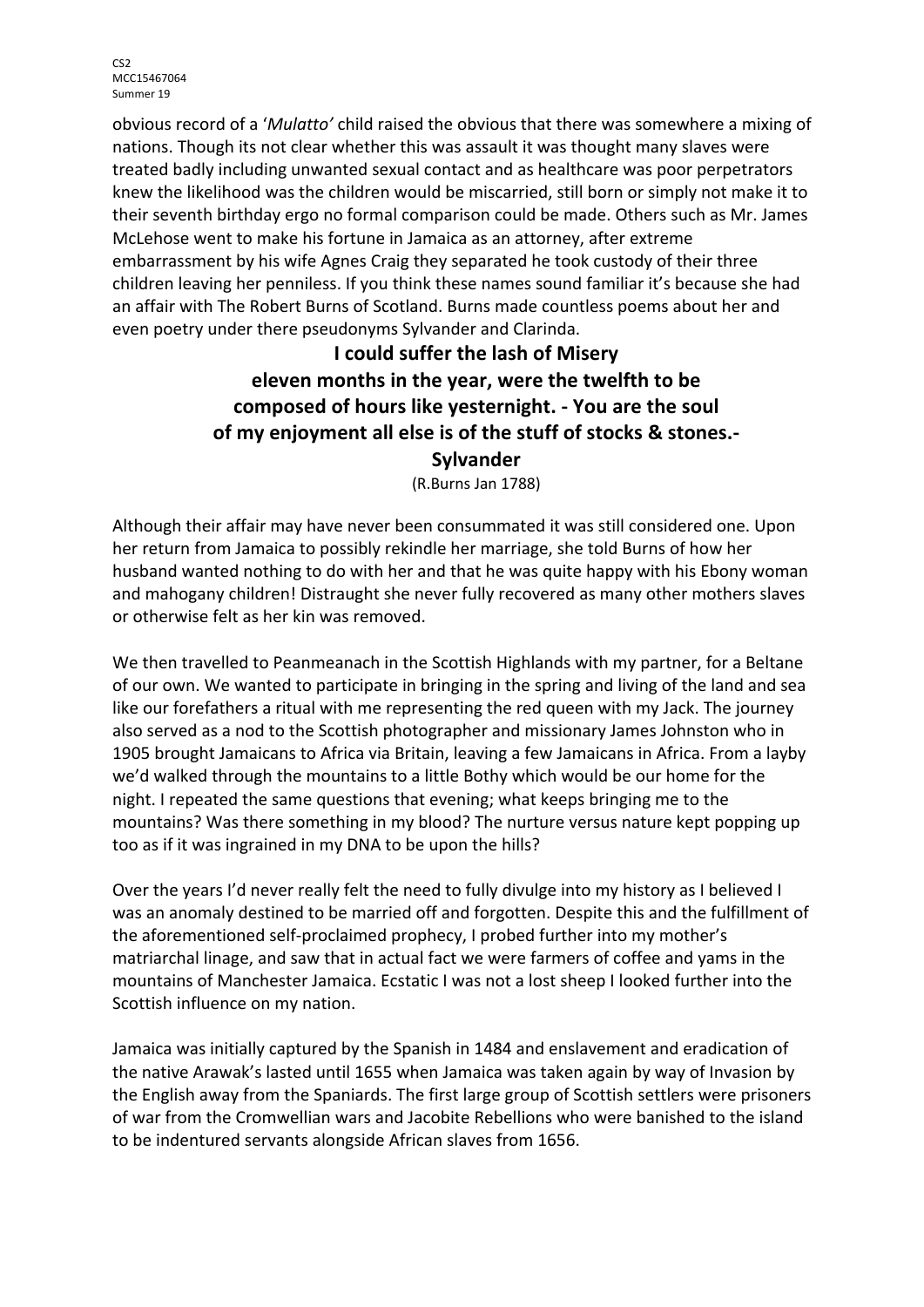Scotland's influence of Jamaica almost solely came from their role in the slave trade and colonization with much of the wealth coming from sugar plantations, cotton and tobacco. Although it was said the Scottish slave masters were by far the most ruthless; with life expectancy in the region of mere years, Scotland also played a major part in anti-slavery legislation by outlawing the ownership of personal slaves in Scotland in 1778. (Slavery finally abolished in the empire by 1833.) By 1796 the Scottish owned 30% of the estates in Jamaica, and funds raised went on to pay for schools and churches. Many of the plantation owners once they had made their fortunes; went back to Scotland and used their wealth to buy land and titles ect.

The textile industry saw massive growth for Scotland and Jamaica too! This came from linen imports to clothe slaves. Between 1765-95 around 62% of all linen produced in Scotland was sent on to the West Indies. At one point this was how lowland locals made money. It wasn't only a joint love for cool linens that historically links our people, but also a love of spirits. In the 1820s a distiller by the name of William Shand started distilling whiskey in Aberdeen after returning from his brothers' plantation where he'd been learning how to make rum; this experience significantly improved his whiskey making skills. I was noticing little coincidences in the story of my family, which highlighted the intertwining in our cultures; such as a Christian beliefs, invasions and reclamations and ways of life. (Lest we forget Scotland was attempted to be invaded and we were both under British rule).

After trawling through books and scrawling the net, I see the Scottish presence in Jamaica was no small feat. Many places in Jamaica because of this history have Scottish names such as Glasgow and Kilmarnock (spelt the same); what's probably more interesting is because many of the slave plantations were owed by mainly lowland scots, most notably Col. John Campbell of Inverness, these plantations were also given said names. Given this, I thought back to the last town we stopped in for supplies before we set off, Fort William which coincidently was a slave plantation in Jamaica?

The Jamaican flag is one of the most well known in the world. On closer inspection one begins to notice the similarities with the Scottish flag. The two are one in the same. The flags are identical with only the colours being replaced. The only to flags that include Saltires. This is due to Rev. William McGhie of Scotland, who was friends with the Jamaican Prime Minister Alexander Bustamante who'd said the flag vertically striped green, black and gold flag was "unsatisfactory!". Rev McGhie approached Bustamante with a reworking of the Scottish flag stating "the flag should represent Jamaica's Christian roots, ergo a cross should be present". Regardless of the history many are still unaware of the flags' history and Scotland's involvement.

As well as the flag the Jamaican national dress is called the Bandana Costume, a red, white and maroon plaid like design is most noticeably Scottish tartan and an amalgamation of the African Kente. For the men the costume consists of black trousers and a shirt made from the fabric; and the women it's a full-length layered skirt with a lace hem per layer and a ruffled blouse with matching head tie with peaks out the back symbolizing marital status. Originally the slave owners were required to provide clothing for all slaves, this was to be sure slaves could be identified quickly. The Bandana cloth was used to clothe the slave that worked in the fields. It was made into dresses and pants and the famous head tie. The material was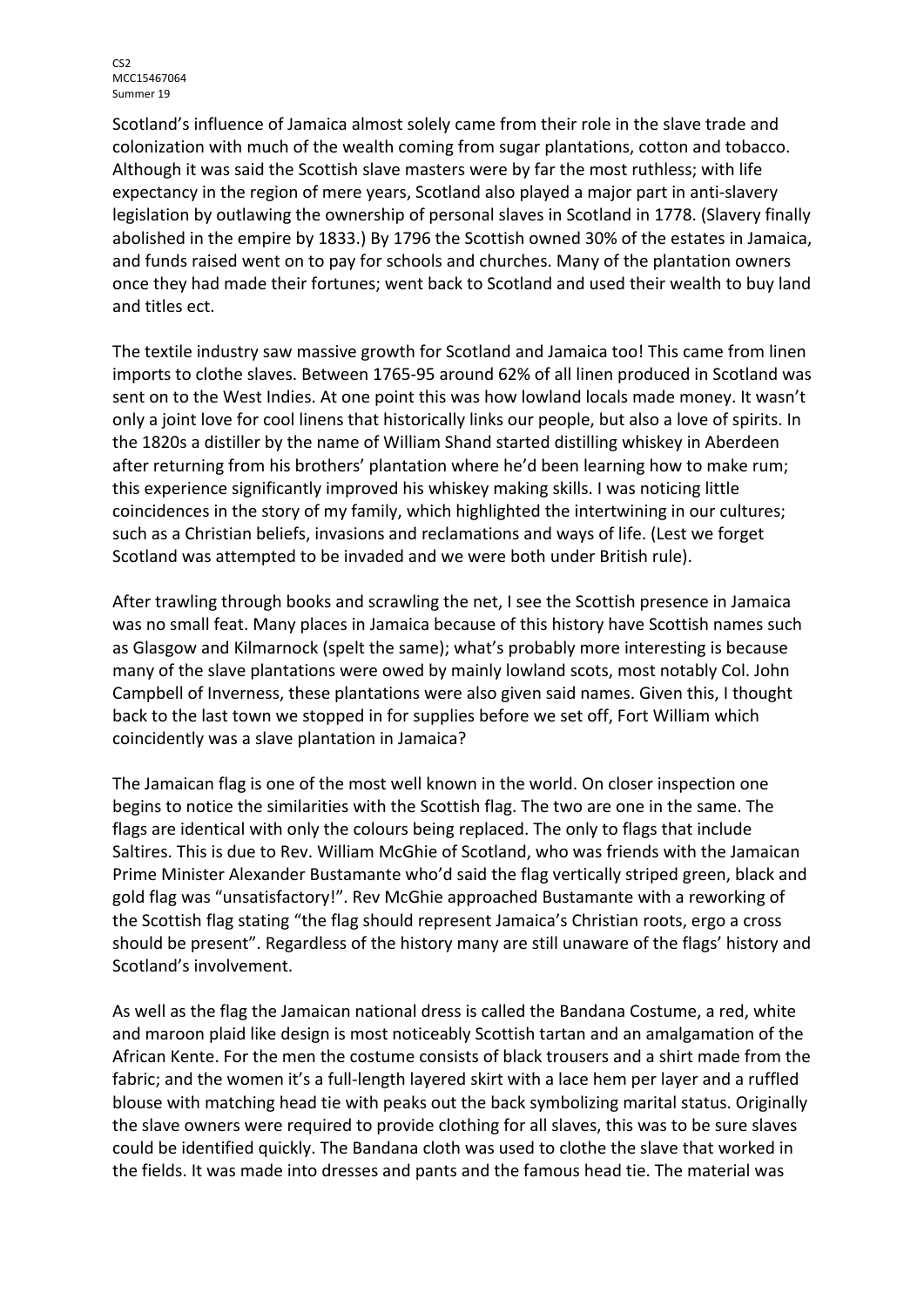imported in silk from India in the  $18<sup>th</sup>$  and  $19<sup>th</sup>$  centuries but too expensive for the business of clothing slaves the owners thought. The British opted for the cheaper more viable option to copy the design in cotton. The national costume as we know it today may have come from a design from Beth Lenworth Forbes in 1953, to celebrate the history of our nation with a strong influence from 18<sup>th</sup> century European fashion is seen in the necklines, cinched waists and petticoats. Ms Louise Bennett- Coverley more sympathetically known as Miss Lou, was a dub-poet who famously reclaimed the outfit from darker times and gave Jamaicans pride over the costume. In recent times the dress is worn in celebrations such as independence and national holidays and as costume for Quadrille dance groups across the Caribbean. The Quadrille is a coupled ballroom dance, with roots during slavery. In Jamaica there are three versions; the ballroom or square version, origins of French and English contemporary which were meant to show off civilization and elegance. The Contra Quadrille is danced only to Mento music from beginning to end. Mento music is Jamaican folk music sounding like ska reggae. The camp style Quadrille also know as the long set formation is a afro Jamaican quadrille which incorporates African moves and gestures. The bandana has more recently caused a stir when dancehall artist Ishawna posted on her twitter:

"Mi nuh dress inna tablecloth like Miss Lou #RipMissLou." Admittedly Ishawna is not new to the tabloids so her referring to the national costume as being nothing more than a tablecloth, her disrespect was noted.

So now I was finding out information past and present, it seemed we cannot escape our colonial past so easily especially when our history is being written by others. This train of thought led me to the works of Edward Long, and the history of Jamaica published in 1774. Edward was notorious for his studies and his notion that black people and white people are of different species despite being born on the island. Another tale is that of the first Campbell in Scotland (reference made by Edward Long 1774). As the story goes Col John Campbell arrived and settled in St. Elizabeth in 1700 on the west of the Island. Campbell was of a large family of the lowlands of Scotland and quickly upon his arrival began to make connections in the government and council. Campbell was known to be generous and have strong connections with Argyll back home allowing for trade relationships to be built. One of the main attractions to the Campbell colony in Jamaica was its reputation for prosperity directly as a result of changes taking place in the Scottish highlands in 1730's. the Highland clearings meant due to the rise in population and changes in farming clans were forced out and many shipped to North America and many to the Caribbean. The history does repeat itself. I read about the hardships faced but highland scots by the ruling English and empathise as a Jamaican. Many things led the Scottish to Jamaica, but it is apparent the weather, wellness, wealth and profit seemed to attract the businessmen to town.

With Jamaica playing such an important role in the economic growth of Scotland and so many links between the country mainly rooted in slavery there had to be love somewhere. There is a clear blending of cultures from dances to places, so why is no one talking about these histories? And where are all the babies? It would appear to me when Jamaicans and Scottish folk get together romantically things occur. I didn't want to negate slave women as some connections were consensual but little records exist. Instead I began with notable Jamaican Scots I knew of; these include Naomi Campbell super-model of Jamaican/ Jamaican-Chinese heritage. William Davidson and Robert Wedderburn of the Morant Bay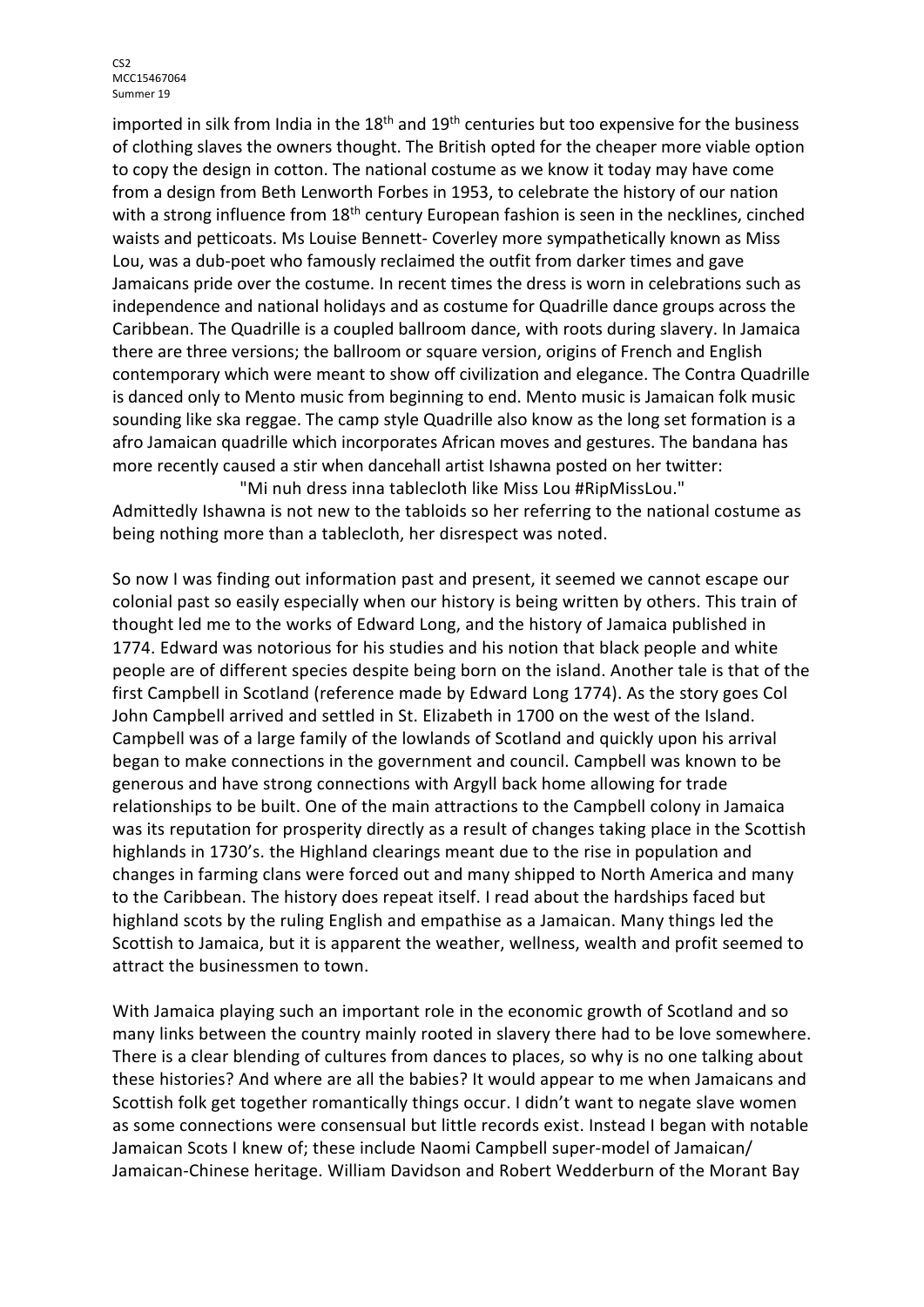Rebellion in 1865, both of whom had Scottish fathers. We could not forget the Medal winning Sprinters Shelly-Ann Fraser-Pryce and Veronica Campbell-Brown. One of the more interesting natives would be one Mary Seacole born Grant of Kingston Jamaica; again, where my parents were born. Mary was born in 1805 to a Jamaican mother and her father was a Scottish solider. If you are not familiar with the life of Mother Seacole, she was a Caribbean Florence Nightingale. Now you have an idea, she was apprenticed by her mother from a young age nursing soldiers in Jamaica before travelling the Islands adding to traditional nursing techniques with European methods. Seacole also travelled to Britain and volunteered to go out to the Crimea to offer her services. As if she'd not already faced life-long prejudice as a mixed, smart, Jamaican, woman, she was turned away by the war office; but Nightingale's efforts were hugely exaggerated by the media of the time, when really Seacole self-funded and made her own way to the physical front line to help soldiers.

The Jamaican Motto really is what it says on the tin: Out of Many, One People! We are a melting pot, a dynamic blending of cultures that give us our unique Jamaicanness. The motto reflects the ideology that no matter who tried to capture us we remain Jamaican, we adapt under the conquerors. It's also wise to note the original motto was 'Indus Uterque Serviet Uni' (The Indians twain shall serve one Lord) until it was changed on April  $3<sup>rd</sup>$ , 1962 as apparently it had no modern standing. So, who are us Jamaicans? The Indians, the Scottish the English, the Spanish, the Chinese? Who am I? Further investigation I find out more about my own. An exchange of stories has begun, old rituals revisited, and memory relived. I speak to my mother and we go over some of our history, or rather select pieces my mum deems not too personal, but she doesn't go into detail. She tells me of her journey she came on a plane in 65. She remembers the cold. It was cold. She had on Jamaican clothes and it was cold. My gran brought them [uncle Charles and mum] some jackets from the airport. Mum will be going back shortly. To say goodbye. Then she'll be back to the cold. It's mid-summer but for mum it will be still cold. I speak to Uncle Charles and he fills in some gaps, as he is a few years older than mum. Uncle validates my research and confirms tenuous connections and brings me up to date with current family affairs. We discussed the family names of Gaven and Johnson. Stories were exchanged of Jamaica our last visits and extended family. Names I'd seen in script were manifesting in my imagination, the dates and colloquialisms dance around my mind filling me in turn with pride and knowledge. My uncle was able to recall how my great grandmother referred to her mother as having "long straight Indian hair and was very proud of it!" The journey continued with my Granny Vashtie who too couldn't confirm any Scottish links apart from the Gaven being of Scottish and Irish on her father's side and Johnson and Williams on her mothers. My father told me of his mother (Granny Iris) and Her Cuban mother and Jamaican father who left to fight in WW1, but apart from the family name of Davis/ Lewis no other Scottish connections. Stories past down usually hold the answers, but what was I to do if no one knew?

Which brings me finally to decide how to approach this as a piece of work. A set of heirlooms? Possibly a legacy in box? A full research dossier? I'm not sure I've seen many images some of heartache some of confusion. A personal journey has begun, and a compulsion to discover my heritage and in turn legacy. If anything, untoward were to occur, what would I leave to my children, that could help them to understand who I was and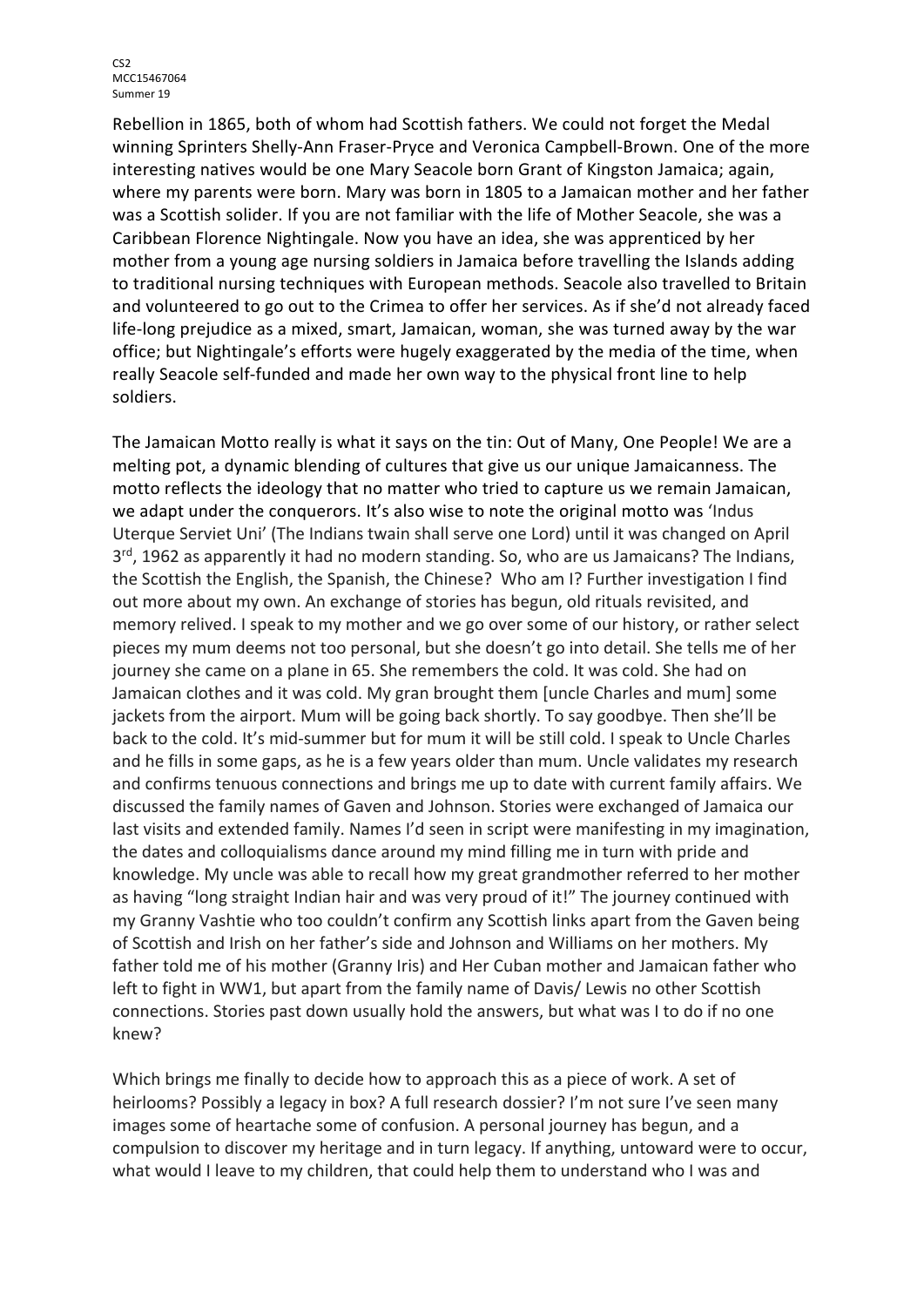possibly contributing factors to my personality via our shared history. As of May 7<sup>th,</sup> 2016, Scottish Parliament rejected a petition initiated by Flag up Scotland to include Jamaica as a priority country for international development, stating the government did not have the funds despite having an annual pot of £10million. It would seem Scotland have a lot to answer for by reparations of some kind for the wealth of their nation! They need to acknowledge and be held accountable for international bloodlines (legitimate and otherwise). Not forgetting the 80 or so Jamaican slaves who lived, died and even got baptized in Scotland at any given time during the Slave trade. Mostly unspoken; the bond between Jamaicans and Scots spans decades and our attractions to each other are laid in history.

My children are of British-Jamaican-Scottish-Irish- Cuban-west Indian- African and of course South American. I think we all are!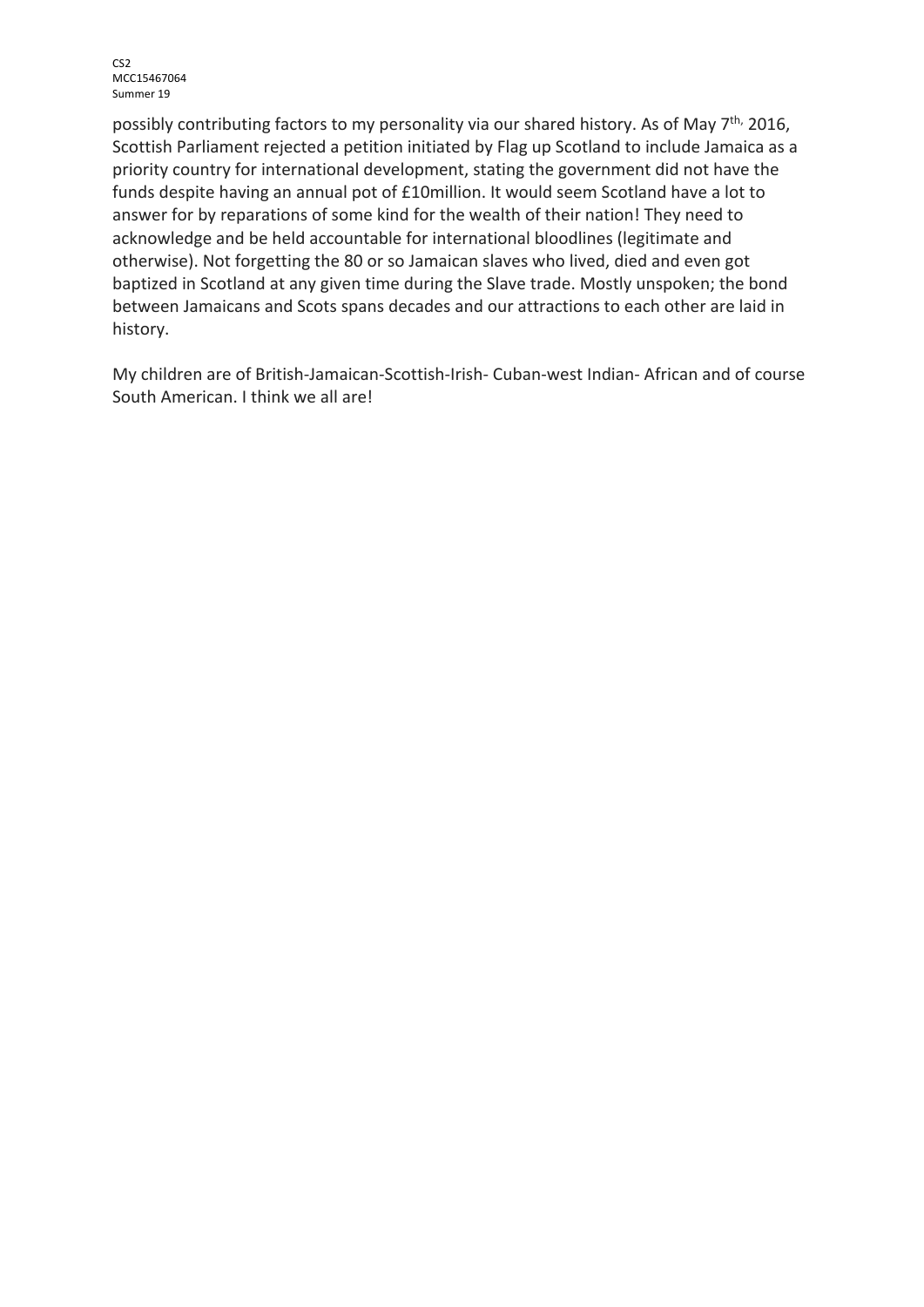### **Reference list**

# **Yu cyaan sidung pahn cow bak, ah cuss cow kin**

**Translation:** You cannot sit on the back of the cow and curse the skin of the cow. **Explanation:** We should not disparage others. Worse yet, we should never be ungrateful to, or disdainful of, those who help us.

(From the national Library of Jamaica)

#### **Books**

- **Druid and pagan facts of beliefs**: *Beltane: Springtime Rituals, Lore and Celebration. Raven Grimassi. (2001). USA*
- **Folklore and myths encyclopedia:** *The Encyclopedia of Celtic Mythology and Folklore. Patrica Monaghan. (2001). NY Facts on File Inc.*
- **Photographer and missionary James Johnston:** *Jamaica; The New Rivera, Jas Johnston M.D (1709)*
- **Chinese-Jamaican biography:** *Finding Samuel Lowe; China, Jamaica, Harlem. Williams, Paula Williams. Amistad, NY (2015).*
- **Clothes sources:** *Buckeridge, S (2004). The Language of Dress: Resistance and Accommodation in Jamaica 1760-1890.University of West Indies Press. pp. 28-29. Jeniffer Otholene McKenzie (2003). Jamaican Ethnic Dress: An Evolution of Cultures from Post Emancipation 1838 To Independence 1962. University of Wisconsin-Stout. p. 10.*

*JANUKA. What Our African-Jamaican Ancestors Wore for Sugar Plantation Work.*

- **Scotland connections:** *Africa in Scotland. Scotland in Africa. Brill. (2014). Published online*
- **A history of Jamaica:** *Edward Long; A history of Jamaica vol1-3. 1774*

#### **Online Sources**

- **Motto:** http://digjamaica.com/m/blog/the-story-of-jamaicas-motto-coat-of-arms/
- **Scottish Parliament Acknowledgement:** http://www.parliament.scot/gettinginvolved/petitions/PE01500- PE01599/PE01585\_BackgroundInfo.aspx
- **Personal slaves Scotland :** https://www.nls.uk/collections/topics/slavery
- https://www.theguardian.com/commentisfree/2017/jan/13/slave-trade-slaveryscotland-pay-debts
- **Head tie marital status:** http://ciad.org.uk/2012/03/13/jamaica/
- **Jamaica Star online Ishawna and the Bandana:** http://jamaicastar.com/article/commentary/20170714/ishawna-dissed-miss-lou
- Mary Seacole: http://www.bbc.co.uk/history/historic\_figures/seacole\_mary.shtml